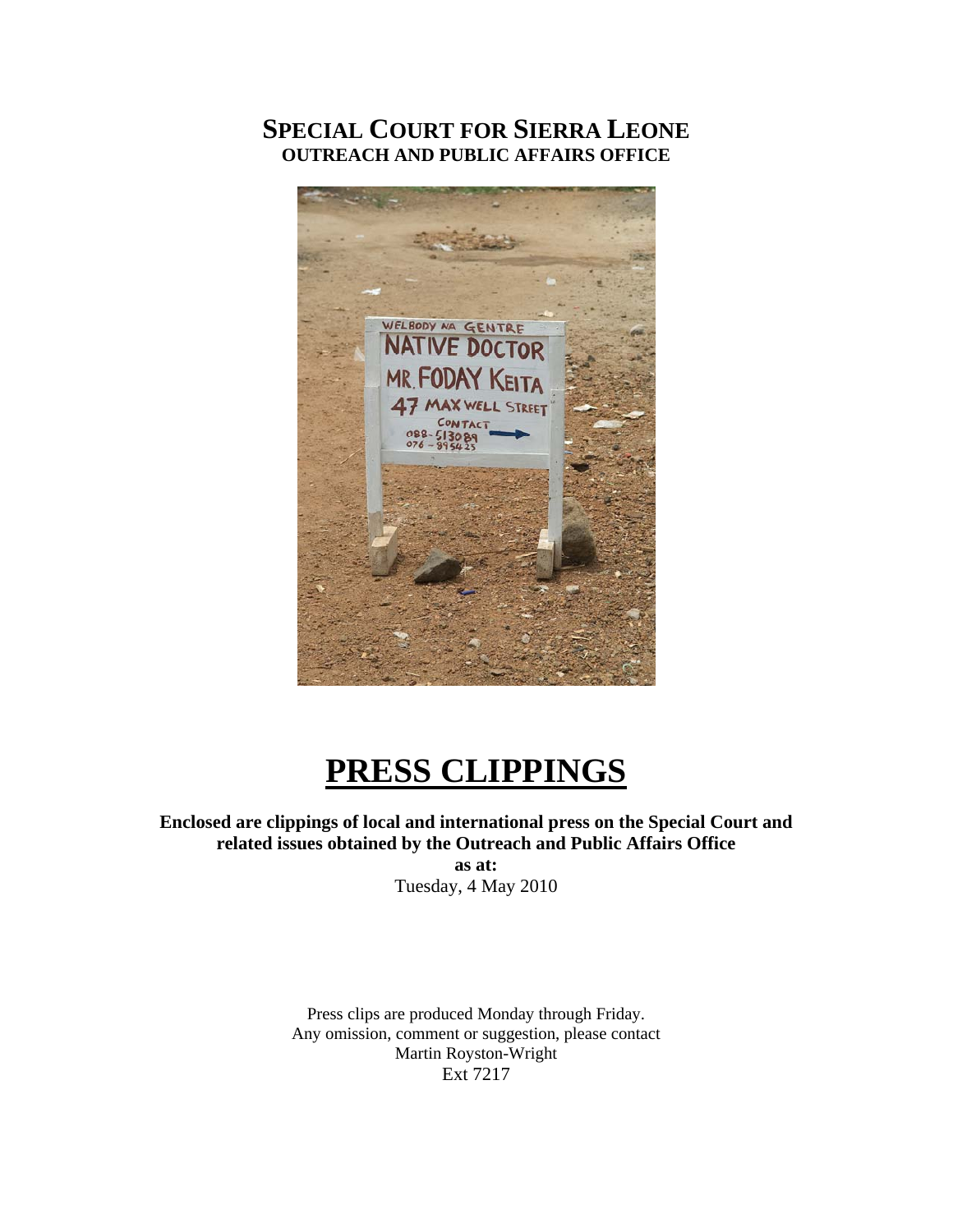| <b>Local News</b>                                                                        |             |
|------------------------------------------------------------------------------------------|-------------|
| Liberian RUF not Formed Black Ghadaffa Group / The Exclusive                             | Page 3      |
| War Reparations Program in Sierra Leone Needs Money / The Torchlight                     | Page 4      |
| \$7.5M Boost to War Crimes Trial / <i>Concord Times</i>                                  | Page 5      |
| <b>International News</b>                                                                |             |
| NPFL Did Not Display Human Skulls and Intestines At Check Points/ Charlestaylortrial.org | Pages 6-7   |
| US Cash for War Crimes Trial / News24.com                                                | Page 8      |
| ABC News Uncovers New Evidence in Naomi Campbell 'Blood Diamond' Scandal / ABC News      | Page 9      |
| UNMIL Public Information Office Media Summary / UNMIL                                    | Pages 10-15 |
|                                                                                          |             |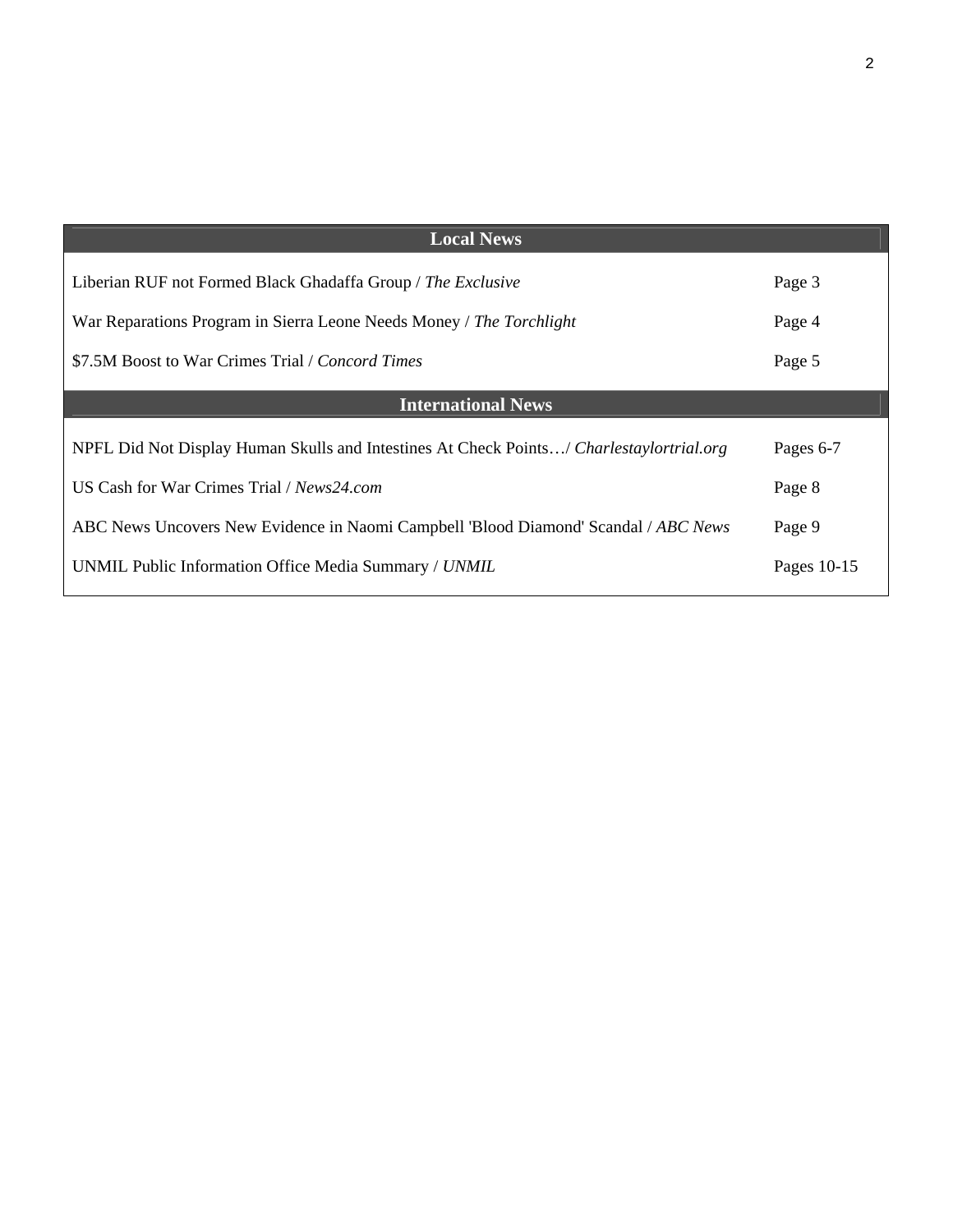# Liberian RUF, Taylor Not Formed Black Ghadaffa Group The Liberian nationals who became part

of the Sierra Leone rebel group that waged an 11-year rebel war in the West African country were neither sent to Si-<br>erra Leone by Mr. Taylor nor did they communicate with the former Liberian president while they were there, and the renegade rebel group Black Ghadaffa from Liberia, which later found its way into Sierra Leone, was not created by Mr. Taylor, two of the former Liberian said president's defense witnesses who testified this week in The Hague.

The two witnesses, Mr. Martin Flomo George and Mr. Karnah Edward Mineh, both Liberian nationals gave accounts of their experiences as members of the Revolutionary United Front (RUF) rebel group in Sierra Leone and the National Patriotic Front of Liberia (NPFL) rebel group respectively.

On Monday, Mr. George, who became a member of the RUF in Liberia and went on to become Brigade Commander for the rebel group in Sierra Leone, told the court that while there were several Liberian

nationals in the RUF, claims that it was Mr. Taylor who sent them to join the group and fight in Sierra Leone are false. The witness said that while they were in Sierra Leone as part of the RUF, the Liberians never had any contact or communication with Mr. Taylor.

"No. We never had communication with Charles Taylor," Mr. George told the court.

Prosecutors have alleged that members of Mr. Taylor's NPFL rebel group fought alongside RUF rebels in Sierra Leone. These Liberian rebels, prosecutors have alleged, were sent to Sierra Leone by Mr. Taylor as part of his involvement in a joint criminal enterprise with RUF rebel forces. Prosecution witnesses, including RUF radio operators, have testified before Special Court to Sierra Leone judges that the RUF commanders, such as Isaac Mongor, used to communicate with Mr. Taylor and his troops in Liberia. Mr. Taylor has denied these allegations, saying that he never sent Liberian nationals to fight in Sierra Leone, that those Liberian nationals who went to Sierra Leone did not go there on his command. and that they did not have any communication with him.

Mr. George, a Liberian national himself and former member of the RUF on Monday corroborated Mr. Taylor's account. Responding to a question from Mr. Taylor's defense counsel, Morris Anyah, as to whether Liberian nationals, especially Mr. Mongor, a former prosecution witness, Liberian national and senior commander in the RUF, communicated with Mr. Taylor

Mr. George told the court:

"While we were in the jungle, I never saw Isaac talking to Charles Taylor on the radio or even giving him message about any situation concerning the RUF war, never, no.'

Prosecutors have alleged that RUF commanders used to communicate regularly with Mr. Taylor's Director of Special Security Services (SSS), Benjamin Yeaten. Mr. Anyah sought to know whether such communication did take place with any other commanders in Liberia apart from Mr. Taylor. The witness said this was never the case

"At the time we were in the northern jungle, I never saw him [Isaac Mongor] communicating with Charles Taylor or any other Charles Taylor's commanders for that matter," Mr. George said.

Mr. Mongor, in his April 2008 testimony as a prosecution witness, said that he was first a member of Mr. Taylor's NPFL. In the NPFL, he said he served as a bodyguard before he was asked by Mr. Taylor to join RUF leader, Foday Sankoh, and help train RUF fighters for the invasion of Sierra Leone. Mr. Mongor, who later became a senior RUF commander, said the RUF leadership used to communicate with Mr. Taylor. Mr. Taylor, in his own testimony, denied these accounts. As one of the Liberians who fought as a member of the RUF, Mr. George on Monday sought to corroborate Mr. Taylor's account.

On Tuesday, Mr. George questioned accounts that RUF leader, Mr. Sankoh, re-

cruited most of his fighters from NPFL jails during Liberia's civil conflict in 1990. Several witnesses have given different accounts about how Mr. Sankoh recruited fighters for the RUF in Liberia. Some have testified that RUF fighters were recruited at NPFL check points, while some were recruited from prisons in NPFL-controlled territory.

According to Mr. George, these ac-<br>counts are wrong. While some of the witnesses were captured in neighboring Ivory Coast, Mr. George said that no RUF member ever told him that he was captured from an NPFL jail.

"I know how some of these people came to the base, like for Issa Sesay, he was in Abidjan, Yusuf Sillah was in Abidjan, Kaifa Wai was in Abidjan," Mr George said. 'He brought them from Abidian to join us at the base.

"But I don't know about anybody else who was in jail and who was freed by Foday Sankoh to come and join us," the witness said.

Mr. George's account, however, conflicts with the account given by another defense witness, John Vincent. Mr. Vincent's testimony corroborated accounts of previous prosecution witnesses, who spoke of Mr. Sankoh's recruitment of RUF fighters in Liberia. According to Mr. Vincent, who himself was recruited by the RUF in Liberia, some of the RUF fighters were recruited from NPFL check points and from a jail cell in the Herbel area - a place under the control of Mr. Taylor's NPFL rebels.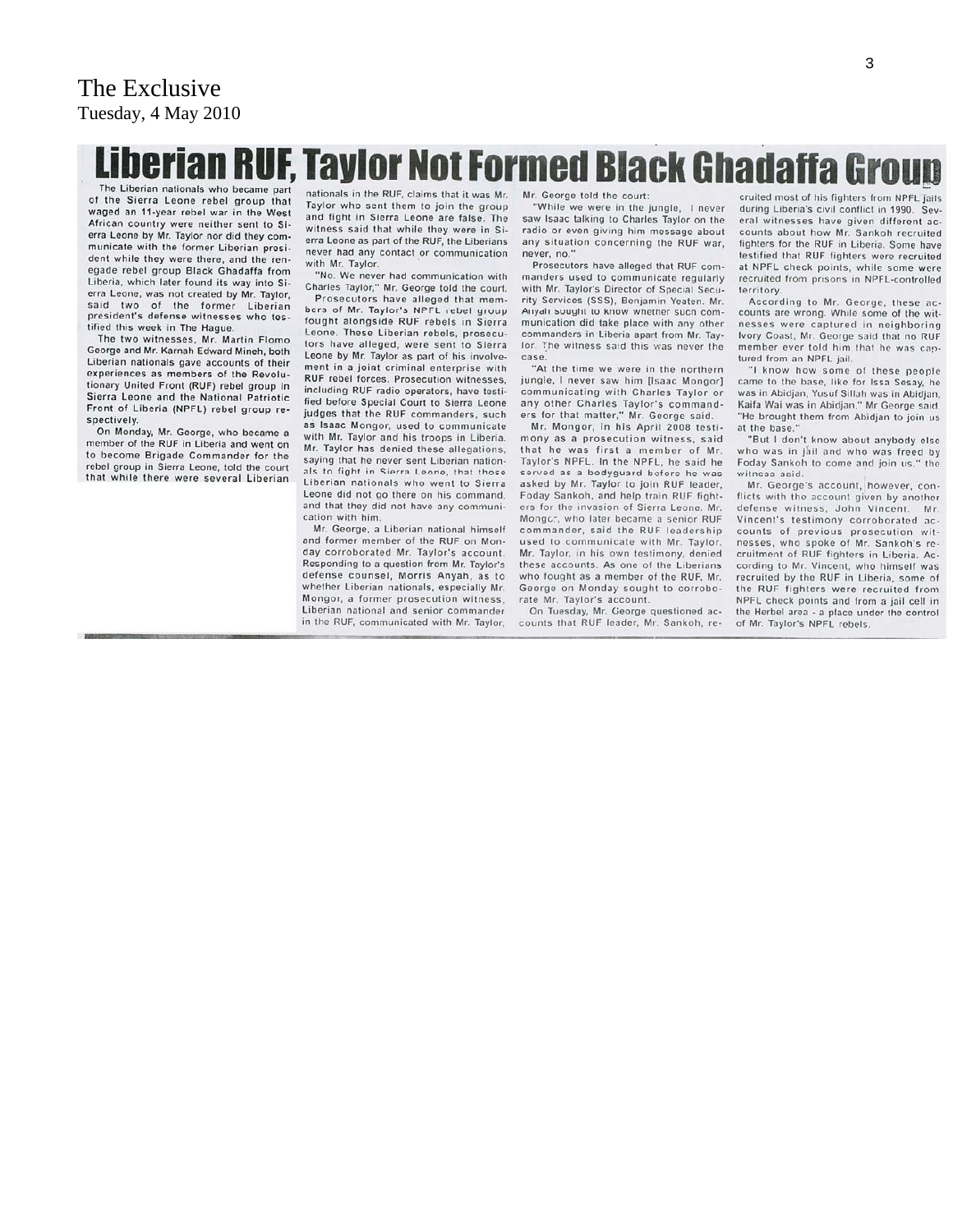# **War Reparations Program in Sierra Leone Needs Money**

Lisa Schlein | Geneva 24 April 2010

An official with the Sierra Leone Truth and Reconciliation Commission says reparations have been paid to about 20,000 victims of the country's longrunning civil war. She says the Commission would like to extend this program to a further 12,000 victims, but lacks the funds needed to provide cash grants and skills training to these people.

Tens of thousands of people suffered horrific abuse during Sierra Leone's 11-year civil war, which ended in 2002. Two years later, Sierra Leone's Truth and Reconciliation Commission set up a reparations program to redress some of the worst consequences of the war.

Field Supervisor for the reparations program in Sierra Leone, Hawa Sese, says women were hardest hit by the war.

She tells VOA women were raped, used as sex slaves, their husbands and children were killed. She says the tomment many women experienced during the war continues to this day.

"It is difficult for these women because most of these women who were sexually abused, some of them were not accepted back into their communities," said Sese. "When a woman is being raped they are ostracized by their community, the stigmatization. Some of these women have been living-even if there is no more war-they have been living in a war situation

because they have war in their own minds, within themselves."

Sese says many women are forced into prostitution to care for their families. She says many survive by begging on the street.

In recognition of the many problems confronting women, Sese says the war reparations program is specifically tailored to meet the pressing needs of victims. of sexual violence.

She says more than 60 percent of those registered in the program are women. "It is timely because the women are really suffering in Sierra Leone and they need an extra hand," said Sese. "They need to be trained. They need to be given capacity so that they can restore their dignity once more and they need to be trained in livelihood skills so that they can be able to take care of their homes even if there is no husband."

The Geneva-based International Organization for Migration (IOM) is providing technical assistance to Sierra Leone's reparations program for victims of sexual violence. Hawa Sese was in Geneva to confer with officials from IOM about their joint activities.

The German government, the U.N. Peace Building Fund and U.N. Trust Fund to End Violence against women are providing money for the Sierra Leone Reparations Program. Despite this, IOM says \$8 million is urgently needed to continue vital assistance to all victims of Sierra Leone's brutal and long civil war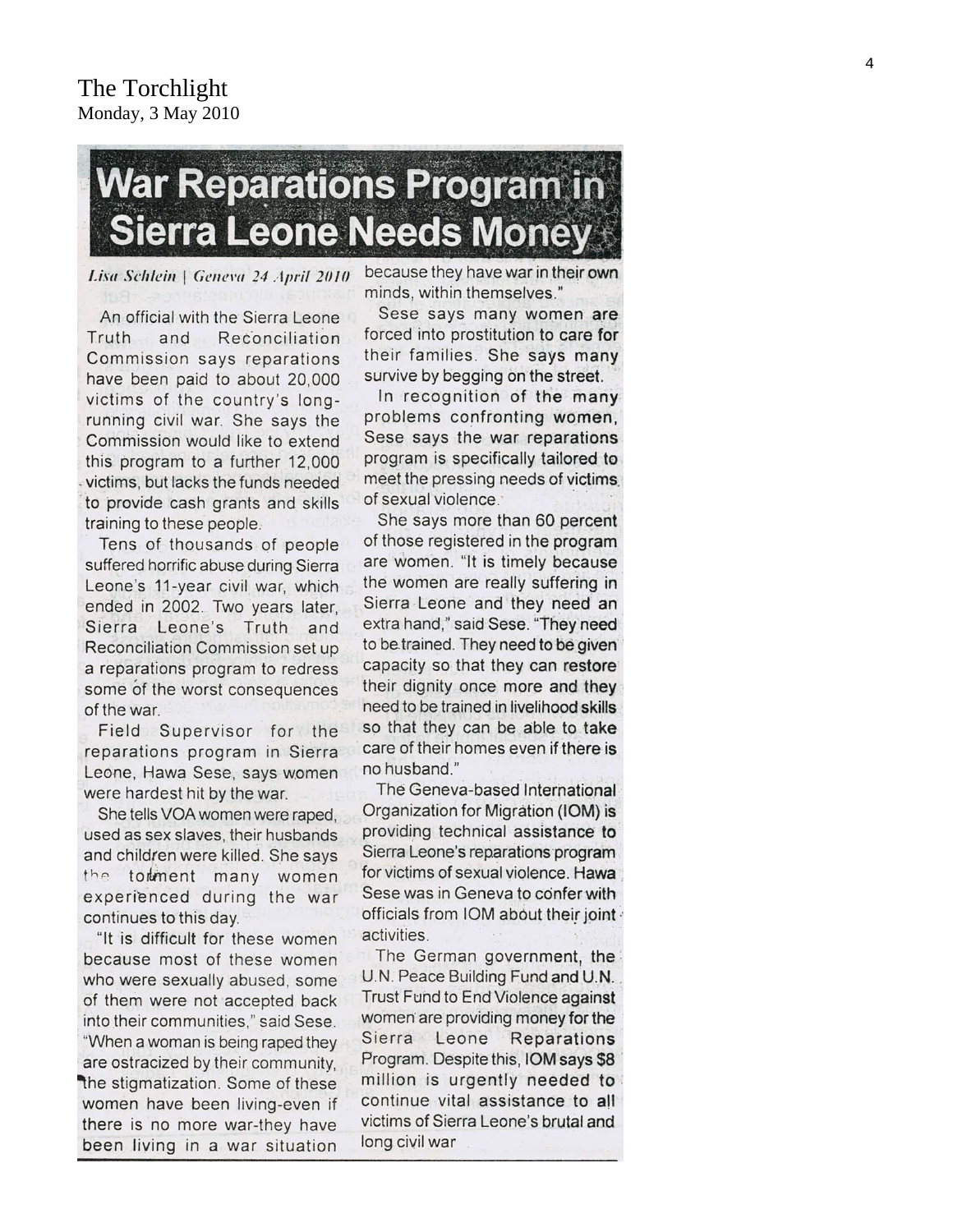# \$7.5M boost to war crimes trial

The United States is giving an additional \$7.5 million to help pay for Charles Taylor's war crimes trial; the U.S. Ambassador-at-Large for War Crimes Issues. Stephen Rapp, made the announcement Thursday in Freetown.

Taylor, the former president of neighboring

Liberia, is accused of funding Sierra Leonean rebels infamous for hacking off the lips, ears and limbs of their victims. Taylor has denied the allegations.

Rapp, who previously served as Prosecutor of the Special Court for Sierra Leone, said that significant contributions

also have come from the UK, Canada, the Netherlands and Norway.

The court relies on voluntary contributions from governments, and Rapp has said the process has been complicated by the global economic cri-. sis.

> Clarence Roy-Macaulay (AP)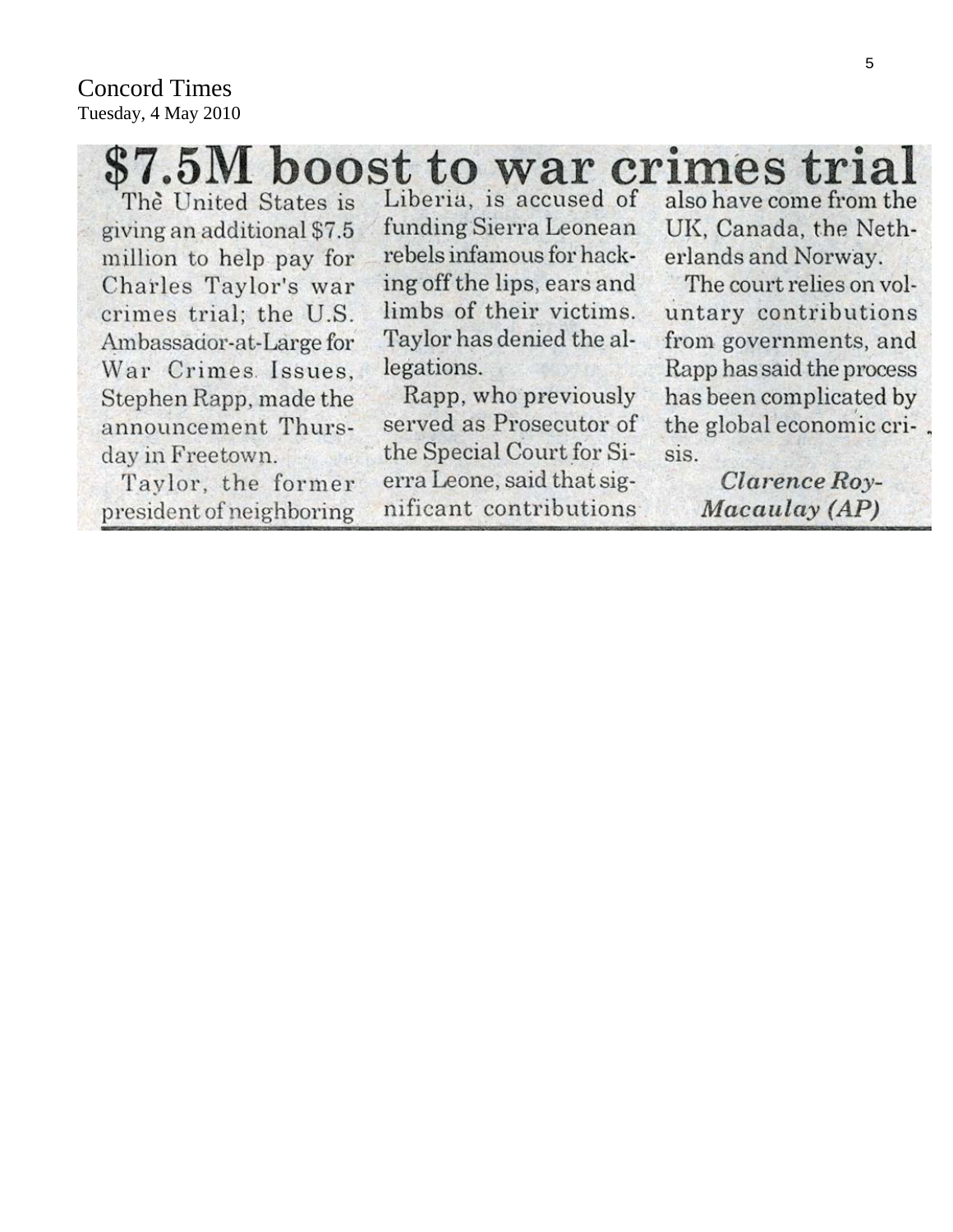# Charlestaylortrial.org (The Hague)

Monday, 3 May 2010

# **Liberia: NPFL Did Not Display Human Skulls and Intestines At Check Points, Witness says**

Alpha Sesay

Claims that Liberian rebel forces displayed human skulls and intestines at checkpoints to terrorize or scare civilians are false, Charles Taylor's defense witness told Special Court for Sierra Leone judges today in The Hague.

Karnah Edward Mineh, a rebel commander for the former Liberian president, today told the court that one of his former colleagues – Joseph "Zig Zag" Mahzah, also a Liberian rebel fighter – did not tell the truth when he described checkpoint gates decorated with human body parts during his 2008 testimony as a prosecution witness.

"The gate was placed there in order when enemies come or enemies come nearer to us so that we can be aware. It was not intended to kill humans and place the skull on a stick," said Mr. Mineh, a former Brigade Commander of the First Battalion of Mr. Taylor's National Patriotic Front of Liberia (NPFL) rebel group.

"We placed the gate, we did that so that we would know the enemy. Whenever we captured a town, we stayed there for a while, then we placed the gate just to know the coming of the enemy. This is what I know," he added.

Mr. Mineh finished his testimony by insisting that Mr. Marzah had lied.

"What he (Marzah) explained to this court is not true," Mr. Mineh said.

This disagreement relates to prosecution allegations that the Sierra Leonean rebel group – the Revolutionary United Front (RUF) – copied actions of Mr. Taylor's Liberian rebels designed to terrorize civilians. Displaying human skulls and intestines at roadblocks is one of the tactics which prosecutors say that the RUF copied from the NPFL in order to inflict this terror. The use of terror, according to prosecutors, was important in order to subdue the Sierra Leonean population so the RUF could maintain control of the country's diamond mines. These diamonds would then benefit both the RUF and Mr. Taylor, according to prosecutors, because the rebels would give Mr. Taylor diamonds in exchange for weapons which they would then use to commit crimes during the war. Mr. Taylor has denied all the allegations against him.

During cross-examination by prosecutor Mohamed Bangura, Mr. Mineh also disagreed with an account of Mr. Taylor's first defense witness, Yanks Smythe. This witness — a Gambian NPFL member and later, a Liberian ambassador to Libya – had told the court that while the Liberian rebels underwent revolutionary training in Libya in the 1980s, Mr. Taylor never visited the camp, called Tajura. Today, Mr. Mineh, who also trained in Libya at the same time, disagreed with Mr. Smythe. According to Mr. Mineh, Mr. Taylor visited the rebels regularly at Tajura to see how the training was being conducted. Mr. Bangura sought to highlight the disagreement between the two witnesses.

"So if somebody came to this court and told this court that Mr. Taylor was never seen at Tajura, that person would not be telling the court the truth, would they?" Mr. Bangura asked the witness.

"Yes, the person must be lying because Taylor came and we saw him. I saw him," Mr. Mineh responded.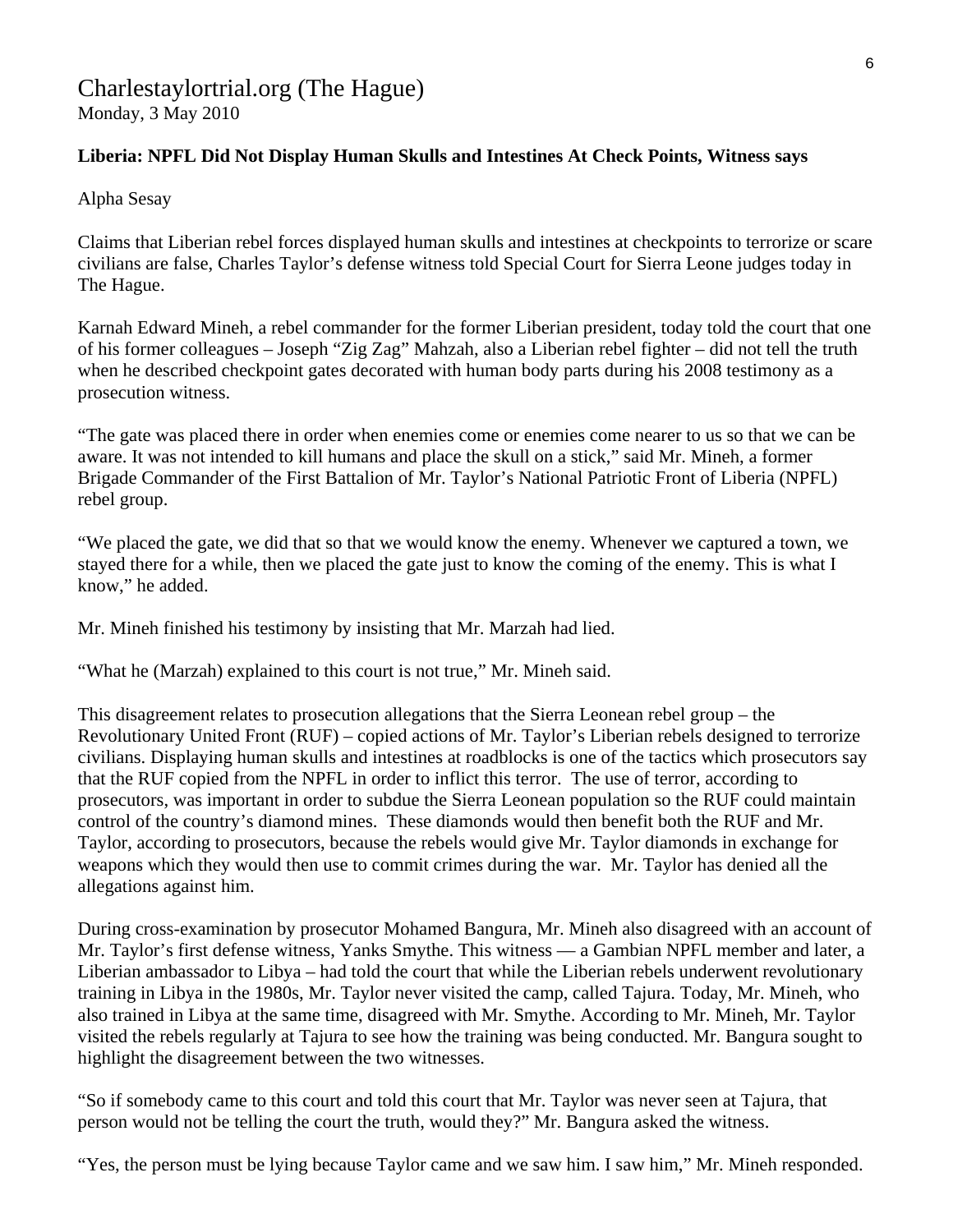"And indeed over the period that you were there at Tajura, he must have come several times, not so?" Mr. Bangura enquired further.

"He came many times, I think three or four times," Mr. Mineh said.

While this disagreement highlights different accounts by two different defense witnesses on the same issue, it will be left to the judges to determine the significance of this disagreement and which witness is more credible in their account.

Mr. Taylor is on trial because of his alleged role in the commission of war crimes, crimes against humanity and other serious violations of international humanitarian law by Sierra Leone's rebels during the country's brutal 11-year war. Prosecutors say Mr. Taylor controlled the rebels' actions during the war, and also jointly developed and supported a criminal plan to terrorize the Sierra Leonean population and benefit from the country's diamond wealth.

Mr. Mineh's cross-examination continues tomorrow.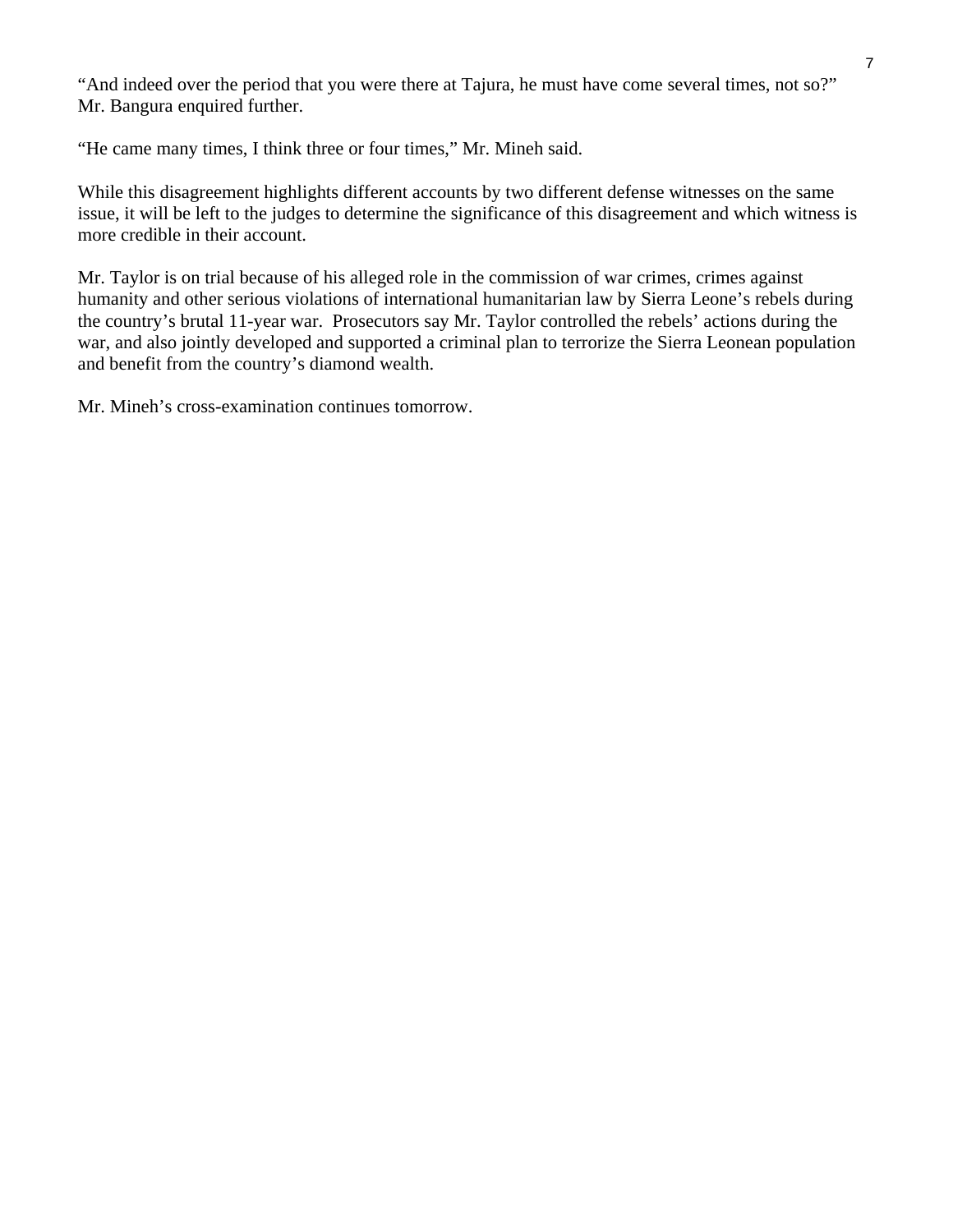News24.com Friday, 30 April 2010

## **US cash for war crimes trial**

Freetown - The US is giving an additional \$7.5m to help pay for Charles Taylor's war crimes trial.

The US Ambassador-at-Large for War Crimes Issues Stephen Rapp made the announcement on Thursday in Sierra Leone's capital.

Taylor, the former president of neighbouring Liberia, is accused of funding Sierra Leonean rebels infamous for hacking off the lips, ears and limbs of their victims. Taylor has denied the allegations.

Rapp, who previously served as Prosecutor of the Special Court for Sierra Leone, said that significant contributions also have come from the UK, Canada, the Netherlands and Norway.

The court relies on voluntary contributions from governments, and Rapp has said the process has been complicated by the global economic crisis.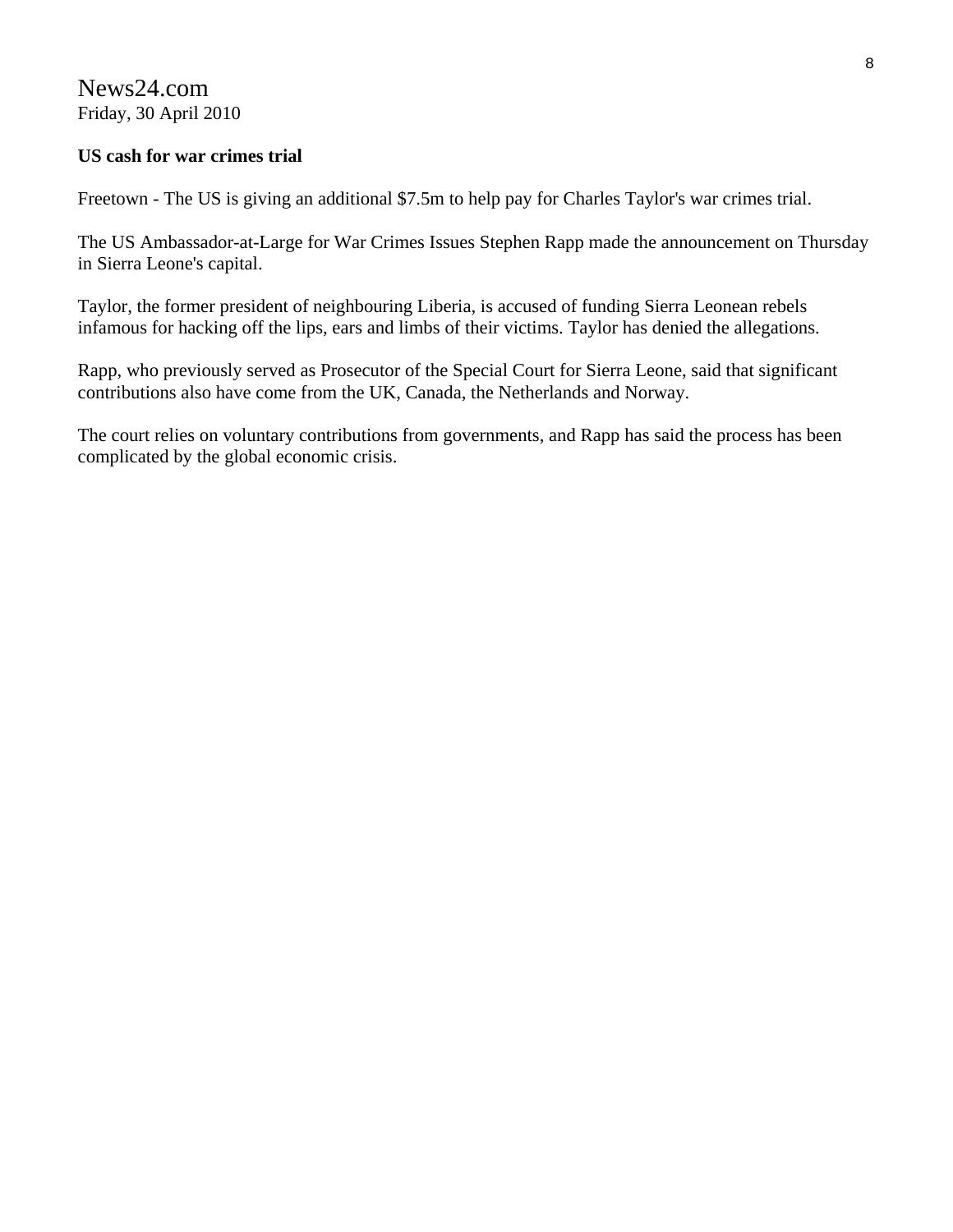# ABC News Friday, 23 April 2010

# **ABC News Uncovers New Evidence in Naomi Campbell 'Blood Diamond' Scandal**

War Crimes Prosecutors 'Excited' By Discovery of Photo of Supermodel With Dictator

#### By ANNA SCHECTER

International war crimes prosecutors said they were unaware of a photo showing supermodel Naomi Campbell with Charles Taylor before the picture was shown during an ABC News report Thursday.

The controversy that caused Naomi Campbell to storm out of an interview.

More PhotosThe photo, found by actress Mia Farrow, shows Campbell posing with the African warlord at Nelson Mandela's house in 1997. Taylor is accused of using 'blood diamonds' to fuel an insurgency that cost tens of thousands of lives, and prosecutors want to know if Taylor gave Campbell a "blood diamond."

Farrow discovered the photo with an ABC News producer while looking through an old photo album. "I'm excited to hear that you have it," said Brenda Hollis, lead prosecutor at the Special Court for Sierra Leone, where Taylor is on trial. Hollis said she would consult with the prosecution team before deciding what to do next. Campbell had previously declined to provide testimony to prosecutors. The Special Court for Sierra Leone has the power to subpoena Campbell.

Campbell, Farrow and Taylor were at Nelson Mandela's house in Pretoria, South Africa in 1997 when the picture was taken. According to Farrow, the next morning, Campbell told her she had been visited by representatives of Taylor during the night, and they had given her a "huge" uncut diamond.

"You don't forget when a girlfriend tells you she was given a huge diamond in the middle of the night," Farrow told ABC News.

When ABC News tried to question Campbell about the allegation during a recent New York fashion show, the model had another of her infamous outbursts.

The Model and the DictatorNaomi Campbell Explodes on ABC NewsMore from Brian Ross and the Investigative TeamAsked if she had received a diamond from Charles Taylor, Campbell bristled. "I didn't receive a diamond and I'm not going to speak about that."

Campbell then stalked out of the interview and slapped the camera in a producer's hand.

Prosecutors say Campbell has refused their requests to be interviewed about the allegations that they say could help directly link Taylor, the former president of Liberia, to the possession of uncut diamonds used to buy weapons for rebels in neighboring Sierra Leone between 1997 and 2001.

Campbell would not answer questions about her alleged refusal to cooperate with the international criminal tribunal. Her London-based lawyer also declined to comment.

Taylor is accused of orchestrating bloody massacres in which thousands were killed or maimed by amputation, leading to the phrase "blood diamonds."

"The diamonds made possible the continuation of the conflict but they also profoundly profited Charles Taylor," said former chief prosecutor Steven Rapp, who is now the United States Ambassador at Large for War Crimes.

Campbell's alleged receipt of a "blood diamond" first surfaced when prosecutors contacted Farrow to ask about the dinner at Mandela's house. Farrow then told prosecutors what she remembered Campbell telling her about the visit from Taylor's men. At the time she spoke to prosecutors, however, she did not remember the photo of Campbell with Taylor.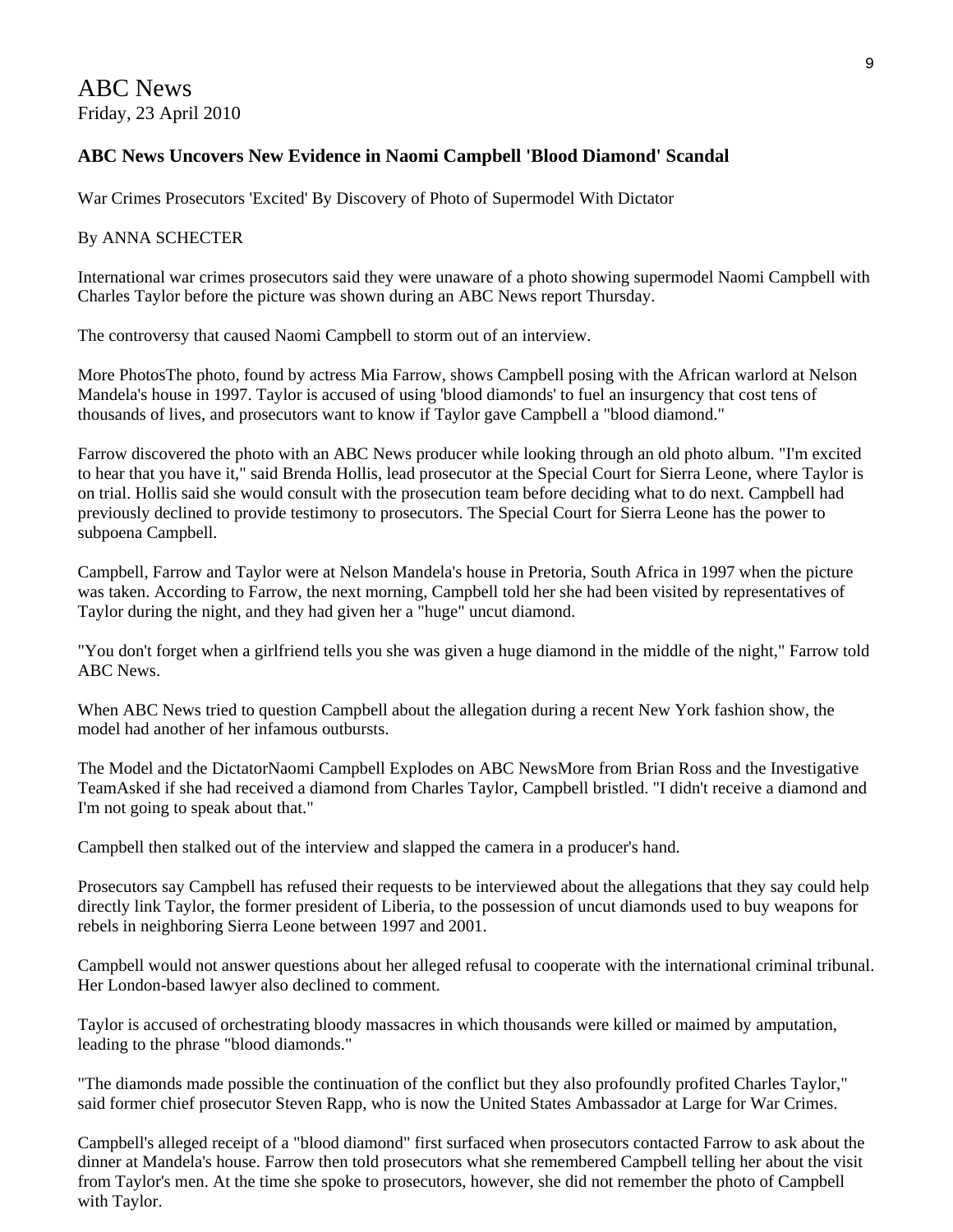



United Nations Mission in Liberia (UNMIL)

# **UNMIL Public Information Office Media Summary 3 May 2010**

*[The media summaries and press clips do not necessarily represent the views of UNMIL.]* 

# **UN News in Liberia**

### **UNMIL News**

#### **Journalists Complete Electoral and Political Reporting Training**  [The Informer]

- A training workshop intended to prepare and sharpen the skills of journalists for the ensuing 2011 general and presidential elections ended last Thursday in Monrovia.
- The training organized by UNMIL Public Information Section and coordinated by Mr. James Wolo was intended to build the capacity of twenty five journalists drawn from several media institutions with knowledge, attitude and the practice of how to adequately report political issues.
- Mr. James Wolo who served as chief facilitator told the participants that the training was necessary to prepare journalists as the nation is gearing towards general and presidential elections in 2011.
- During the training workshop, journalists were thought among other things to identify political issues and how to report on them as they unfold.

# **Local News on Liberian issues**

#### **President Sirleaf Dedicates Development Projects in Lofa County**

[The Informer, front Page Africa, The New Republic, Liberian Express]

- President Ellen Johnson Sirleaf has dedicated several development projects including a health centre, a new police barrack and an administration building in Lofa County.
- President Sirleaf also held a town hall meeting with people in Foya before she and her entourage departed for Kolahun Sunday.
- The President lavished praises on the people of Lofa for leading the way in food production in Liberia.
- The Liberian chief executive said agriculture is the bedrock for sustaining national development.
- She observed that Lofa is blessed with a vast landscape suitable for agriculture development.

# **Bong Lawmaker Sure of Threshold, Dismisses Colleague's Argument**

[Public Agenda]

- Bong County Representative George Mulbah has dismissed statement that the Legislature is proceeding illegally over the passage of the threshold bill.
- Representative Mulbah said claims by Maryland lawmaker Bhofal Chambers are shocking and disappointing.
- He said the statement by his Maryland counterpart is not in good faith and intended to undermine the passage of the threshold bill.
- Representative Mulbah said the issue raised by the Maryland lawaker on the case filed against the Legislature and President Sirleaf is completely out of order.
- According to him, the lawsuit filed before Justice-In-Chamber Kabineh Jan 'eh violates the Constitution.
- The Bong lawmaker said the petitioners acted in error because they failed to realize that President Ellen Johnson-Sirleaf cannot be taken to Court.

### **High Court Cites Parties to Leadership Crisis in CDC**

[Heritage, The Inquirer]

• The Congress for Democratic Change (CDC) is this week going to court for the leadership crisis involving the party's ousted Chairman Joshua Sackie and Mrs. Geraldine Doe Sheriff, current chairman of the party.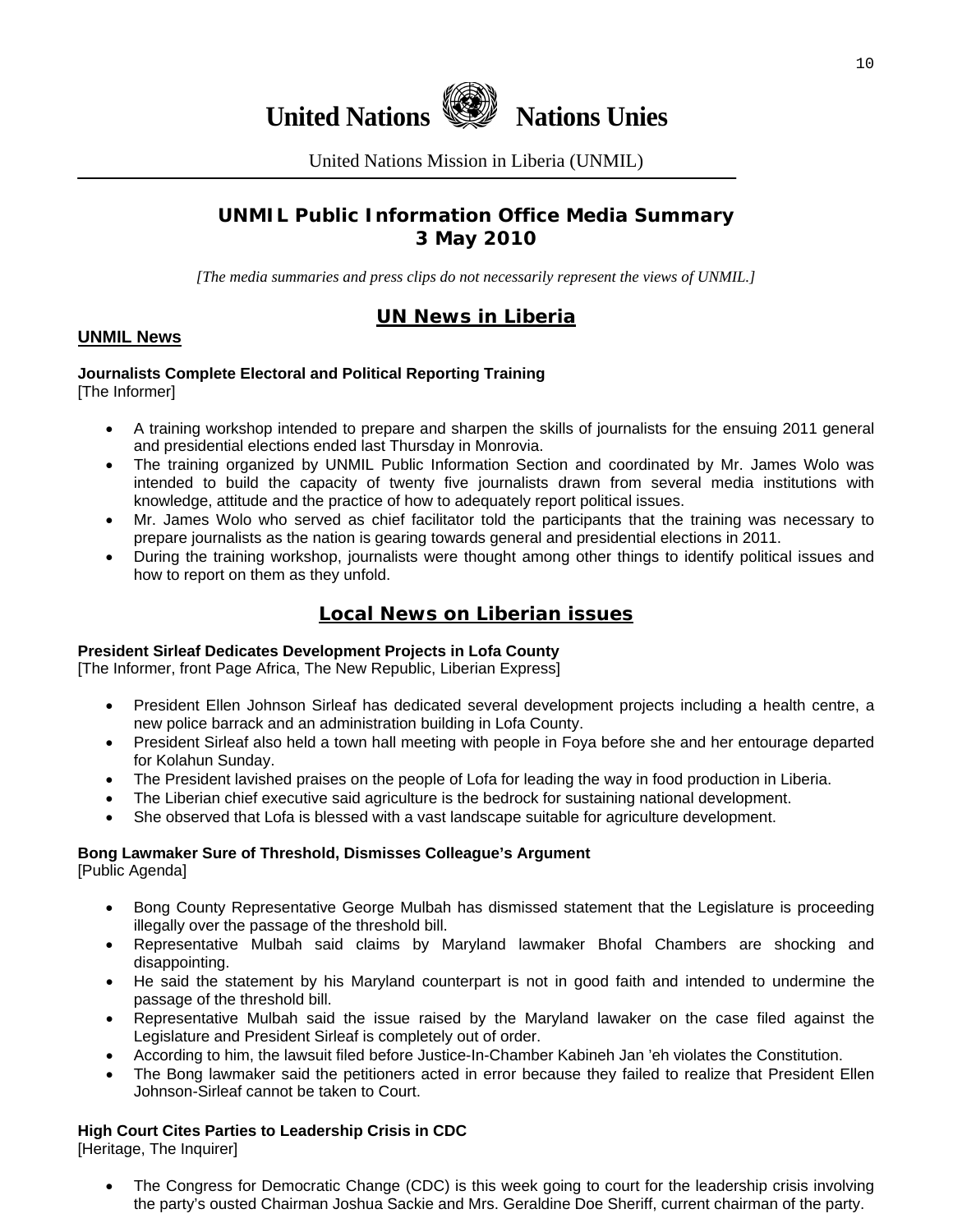- According to a CDC release signed by Joshua Sackie as acting Chairman, the Supreme Court is citing the parties in the leadership crisis to a conference on Wednesday.
- The release quoting Mr. Sackie said Wednesday's conference at the Supreme Court is intended to encourage through discussions Mrs. Sheriff to step aside as chairman of the CDC to focus on her senatorial work at the National Legislature.
- Mr. Sackie who is still claiming the chairmanship of the CDC said he was constrained to drag Mrs. Sheriff to court because of her persistent refusal to quit the party's chairmanship.

#### **Trial Jurors Convict Nine For Murder**

[New Democrat, heritage, front Page Africa, The Analyst, The Inquirer]

- Trial jurors at Criminal Court 'A' have finally convicted 9-man for murdering the late chairman of the Public Procurement and Concession Commission (PPCC), Keith Jubah in November 2009 in Margibi County.
- Although the men earlier pleaded non-guilty, the jurors said they were convinced that the convicts conspired to kill Mr. Jubah and set his body ablaze along with his vehicle.
- The jurors in their unanimous verdict maintained that evidence including three single-barrel guns, several cutlasses produced by the state were sufficient to prove the case of conspiracy, murder and criminal mischief against the defendants.
- Meanwhile, the public defenders have taken exception to the jurors' verdict but the court is expected to give its final judgment and sentence Wednesday.

#### **LACC Wants Finance Minister, Others Suspended**

[Public Agenda]

- The Liberia Anti-Corruption Commission (LACC) has differed with President Sirleaf's pardon on Finance Minister Augustine Ngafuan, and other indictees in the HIPC Audit Report, recommending that they be suspended and prosecuted for alleged misappropriation of over US\$28,000.00 in the report.
- The amount is believed to be separate from the US\$5 million.
- The audit report reveals that US\$3,921,645.7 million was misused at the Ministry of Health and Social Welfare, while it holds the Public Works Ministry for US\$12, 485, 556. 49.
- The Education Ministry is to account for US\$3,728,836.71, while the Ministry of Lands Mines and Energy allegedly misappropriated \$2,808,214.73.
- The audit report, conducted on five ministries, unveils financial irregularities, covering sprawling 'bogus transactions' of the alleged amount.

### **Split in Liberia Unification Party Deepens**

[New Democrat]

- The son of the founding father of the Liberia Unification Party has ruled out any possibility for a merger with the ruling Unity Party.
- Mr. Martin Kpolleh, son of the late Gabriel Kpolleh said attempts by some members of the Party to form a merger with the Unity Party will not work.
- Mr. Kpolleh who is also Acting National Youth Wing Chairman of LUP said the Memorandum of Understanding (MOU) entered into with the UP does not seek the interest of the masses.
- Also, the Acting Chairman of the 'Gabriel Kpolleh Faction' of the Party John Cooper said they will not be a part to any agreement.
- The LUP partisans accused certain elements in the Party of masterminding the merger with the Unity Party.
- The President of the Bong County Citizens Union, George Johnson claimed the framers of the MOU did not treat them fairly.

#### **UL Revokes Fake Degrees, Banned Graduates For 4-years**

[The Informer, New democrat, Heritage, Liberian Express, The Inquirer]

- The University of Liberia (UL) has announced the revocation of the degrees of five persons who graduated from the University on December 16, 2009.
- At a joint news conference Friday, UL Vice President for Student Affairs, Dr. Sarwolo Nelson said the five students falsified their documents to graduate.
- Dr. Nelson could not however give the names of the students for what he called privacy right, but revealed they are from the College of Science and Technology.
- The UL Vice President said the students would be suspended for four academic years each before being accepted for readmission to clear their deficiencies.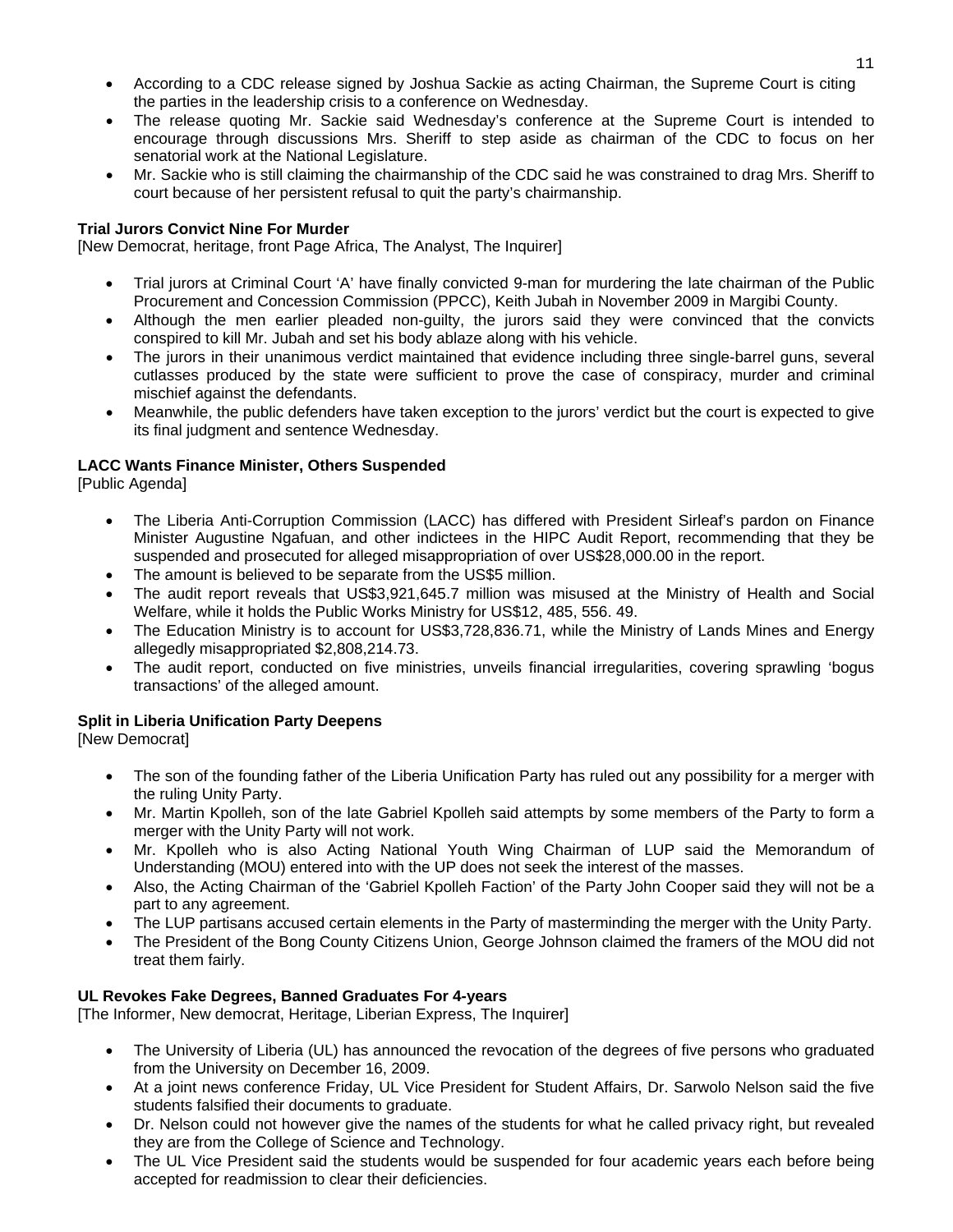#### **LDI Rejects Executive Mansion Argument on System Failure**

[The Analyst, Public Agenda, The News]

- The Liberia Democratic Institute (LDI) has strongly rejected the Executive Mansion argument that system failure was to blame for the disappearance of US\$5 million from the Finance Ministry.
- LDI Executive Director Dan Saryee said systems around the world do not run in isolation but are run by human beings.
- Mr. Saryee said the exoneration of audit indictees by President Ellen Johnson Sirleaf means she has lost her professed fight against corruption.
- According to Mr. Saryee, it is regrettable that rampant corruption has re-conquered Liberia under the leadership of Mrs. Sirleaf.
- The LDI boss said the President has surrendered to corruption which she declared public enemy number one in 2006.

#### **American Bishop Escapes US\$2M Kidnapping Plot**

[New Democrat]

- [SIC] America Bishop Rosetta Cox narrowly escaped a kidnapping scheme in which her would be captors would have demanded US\$2 million as ransom for her release, according to report.
- According to still sketchy details, American security personnel at the US Embassy near Monrovia credited with foiling the attempt is in close collaboration with the National Security Agency and not the National Bureau of Investigation as was previously reported.
- Bishop Cox, who is head of the Rock International Christian Academy on the Robertsfield highway, was last Thursday flown out of the country by the US Embassy.
- Investigators are particularly worried that those arrested Nigerians in the attempt to kidnap Bishop Cox may be part of an international ring or just a local one.
- Both the US Embassy and the Liberia National Police are keeping a close lid on the incident.
- One of the Nigerians told investigators that they had no intention of harming the American, but had every intention of demanding a US\$2 million ransom for her release.

#### **US Approves US7M For Special Court**

[The News, The New Republic]

- The US Ambassador-at-Large for War Crimes Issues Stephen Rapp says the United States government has donated US\$7.5 million to the Special Court for Sierra Leone in continuation of the trial of Charles Taylor.
- Mr. Rapp who addressed journalists last Friday at SLENA on a visit to Sierra Leone said he came with the good news for the people of Sierra Leone.
- He revealed that the money is presently in the court's account which is intended to give the court the necessary resources it needs to complete the trial of Mr. Taylor.
- Ambassador Rapp further indicated that the fund will also help in presenting additional witnesses for the defense and also for the closing argument.

#### **Liberian Journalists Join World Freedom Day Celebration Today**

[The Inquirer, The News]

- Liberian journalists today May 3<sup>rd</sup> joined their colleagues to celebrate World Press Freedom Day.
- The Day is set aside by the UN General Assembly to remind governments worldwide to respect and uphold press freedom as an obligation.
- Journalists today paraded through the principal streets of Monrovia to showcase the importance of media freedom in Liberia and later assembled in the auditorium of the University of Liberia for a forum on the theme, "Freedom of Information: The Right to Know".
- Cllr. Negbalee Warner, former CNN producer Bill Burke, former foreign minister Lewis Brown, maritime commissioner Beyan Kesselly and Montserrado County lawmaker Kettehkumuehn Murray addressed the special edition of the Edward Wilmot Blyden Forum.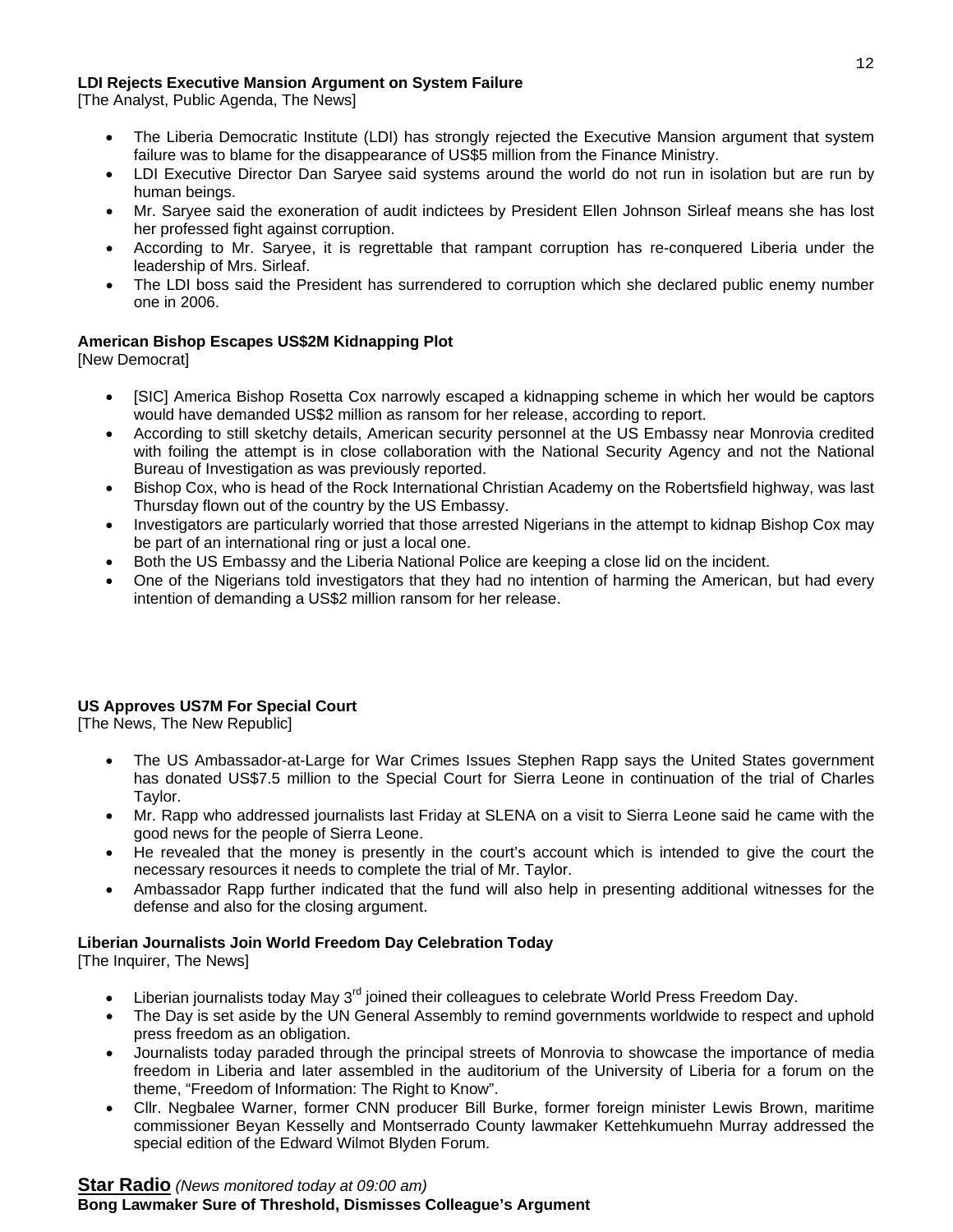#### **Opposition Party Pleased With LACC Reaction on GAC Audits**

- The opposition Liberty Party says the Liberia Anti-Corruption Commission's (LACC) position on clearing audit indictees by the Executive is commendable.
- The Deputy Secretary General of the Party said the LACC has restored the hope of many Liberians with the view that there are still credible institutions in the country.
- Mr. Jacob Smith encouraged the LACC to continue on the path of speaking out against vices that tend to undermine transparency and accountability.
- Mr. Smith however called on the Commission to go beyond the issuance of press releases and take practical steps on issues concerning corruption in the society.
- According to him, the response of President Ellen Johnson Sirleaf to the audit report on the Finance Ministry is tantamount to killing the report and shielding certain officials.

#### **Concerned UP Members Unhappy With Merger**

- A group of Unity Party partisans has called for the immediate postponement of the pending merger convention of the Party.
- The group under the banner Central Monrovia UP Partisans Stakeholders Forum said the call is based on protest arising as a result of the pending merger.
- The Unity Party is to hold a merger convention with the Liberia Action Party and the Liberia Unification Party next week in Ganta, Nimba County.
- The group in a release said the uneasiness and bitterness toward the merger is a result of lack of understanding.
- According to the group, there are still concerns in the ranks of the Unity Party over the fate of the Party's partisans after the convention.
- The release said bulk of UP partisans that ensured the election of President Ellen Johnson Sirleaf are disenchanted with the Party's leadership style.

#### **Split in Liberia Unification Party Deepens**

#### **UL Revokes Fake Degrees, Banned Graduates For 4-years**

#### **LDI Rejects Executive Mansion Argument on System Failure**

#### **YEP Questions LACC Corruption Fight**

- The Youth Empowerment Programme says it is concerned about the selective nature of the corruption fight being initiated by the Liberia Anti-Corruption Commission (LACC).
- YEP said the call by the LACC for the suspension of Finance Minister Augustine Ngafuan following the HIPC audit report is worrisome.
- The group wondered why the LACC decided to single-out Minister Ngafuan even though five Ministries were audited and all alleged to have misapplied funds.
- The local youth group described the LACC's latest position on the audit findings as extremely naive, unfair and illogical.
- The group said it is strange for the LACC to now be considering the audits findings as indictments for which auditees must go to court to have their names clear.
- YEP believes that equity and fair play should be the hallmark of anti-corruption bodies.
- It called on the LACC to weigh the implications of whatever position it takes before going public.

*(Also reported Truth FM, Sky FM, and ELBC)*

#### **Sierra Leonean Woman Arrested**

- Police in Grand Cape Mount County are investigating a Sierra Leonean woman for allegedly kidnapping a three-year old boy.
- The woman, Salaymatu Barry reportedly kidnapped the little boy and placed him in a rice bag.
- The mother of the child informed the police that the incident happened after she left her son in the yard of the accused.
- According to Ms. Luciana Keita, her son was playing in the yard of the accused while she left to buy goods at Bo Waterside.
- However, Ms. Keita said upon her returned from Bo Water Side, her child could not be found any longer, something that drew public concerns.
- Ms. Keita said after going through a careful search in the yard of the accused her son was discovered in one of the rooms of the Sierra Leonean woman tied in a rice bag.

#### **Radio Veritas** *(News monitored today at 09:45 am)*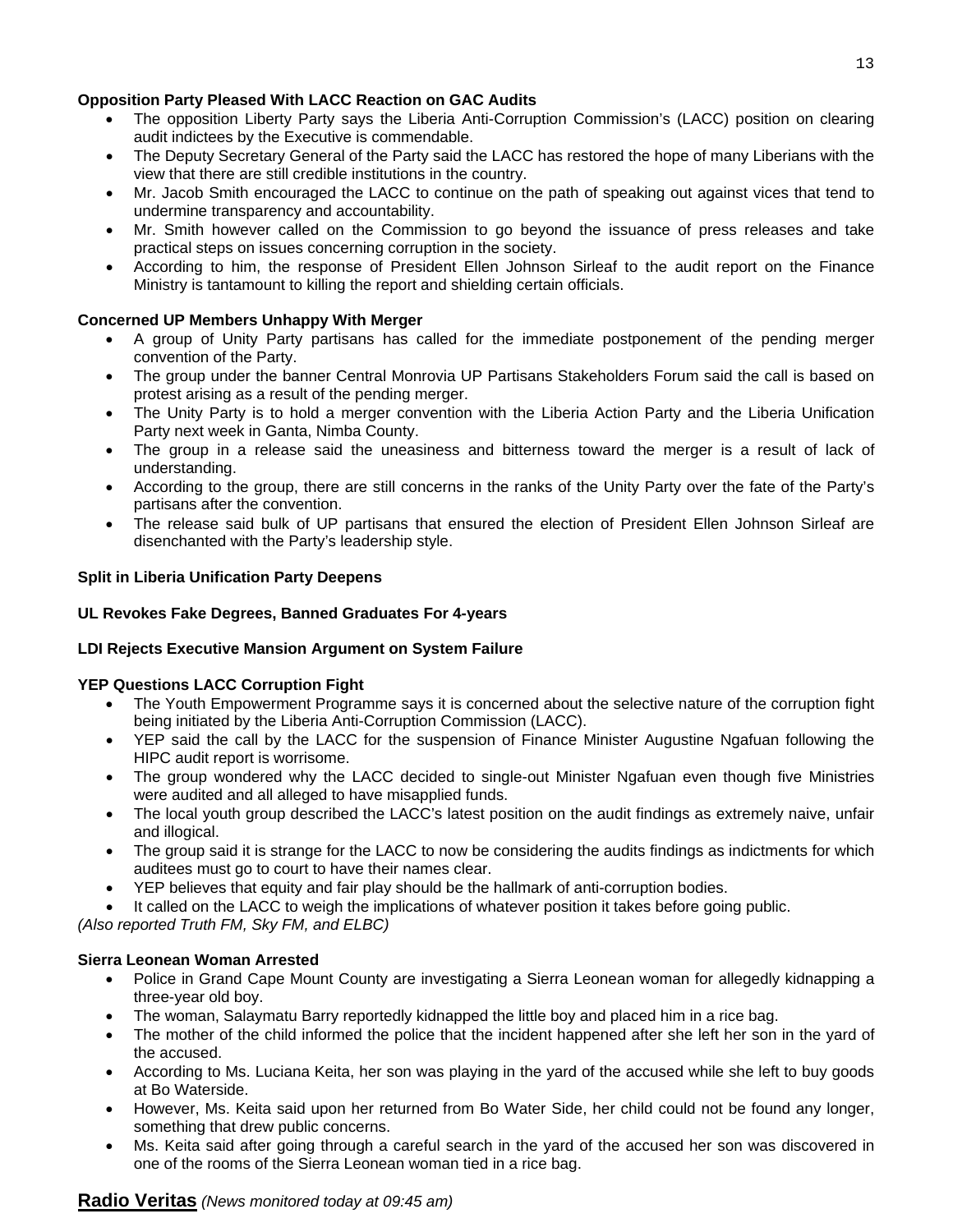# **President Sirleaf Dedicates Development Projects in Lofa County**

*(Also reported Truth FM, Sky FM, and ELBC)*

#### **High Court Cites Parties to Leadership Crisis in CDC**

*(Also reported Truth FM, Sky FM, and ELBC)*

**Liberian Journalists Join World Freedom Day Celebration Today**  *(Also reported Truth FM, Sky FM, and ELBC)*

#### **Truth FM** *(News monitored today at 10:00 am)*

**Trial Jurors Convict Nine for Murder** 

## **International Clip on Liberia**

#### **PRS town hall meetings kick off in Providence, Rhode Island**

#### **http://runningafrica.com/news-05032010PRS-TownHall-KickOff.html**

The ministerial town hall meetings spear-headed by the Liberian government delegation currently in the United States kicked off at the Marriott Hotel in Providence, Rhode Island, on Friday, April 30, 2010, with Liberians traveling from the neighboring states of Connecticut and Massachusetts to join their fellow compatriots in the island state in attendance. The four-man ministerial delegation is in the country to explain the progress of, and solicit the views of Liberians in the Diaspora on, the government's Poverty Reduction Strategy (PRS) which "articulates the government's overall vision and major strategies for moving toward rapid, inclusive, and sustainable growth and development during the period 2008-2011." The delegation comprises Mr. Amara M. Konneh, Minister of Planning and Economic Affairs and Coordinator of the Liberia Reconstruction and Development Committee; Mr. Augustine Ngafuan, Minister of Finance; Dr. C. William Allen, Director General of the Civil Service Agency; and Mr. Samuel Kofi Woods, Minister of Public Works. However, only two members of the delegation - Planning Minister Amara Konneh who is head of the delegation and Civil Service Director General C. William Allen, attended the Rhode Island meeting. No official reason was given for the absence of other members of the delegation.

# **International Clips on West Africa**

#### **Guinea**

#### **Iron-ore acquisition in Guinea shows Vale no longer dormant**

#### **http://www.businessday.co.za/articles/Content.aspx?id=107685**

VALE's second deal this year — paying \$2,5bn for deposits in Guinea — signalled the world's largest iron-ore producer had resumed its strategy of smaller acquisitions for growth, analysts said after the announcement. Vale will pay \$500m up front for 51% of BSG Resources (Guinea), which is owned by the holding company of Israeli billionaire Beny Steinmetz. The remainder would be paid as the projects met targets, the company said on Friday. The deal includes the Simandou North blocks 1 and 2, previously owned by Rio Tinto, and the Zogota project in Simandou south. Guinea confiscated the blocks from Rio Tinto over a development dispute. The acquisitions in Guinea had broken Vale's silence, since its failed play for Anglo-Swiss mining group Xstrata in 2008 and the troublesome integration of Canadian nickel-mining company Inco, analysts said. Vale paid \$18,9bn in 2006 for Inco. Rio de Janeiro-based Vale is expanding output as steel production in China surges, helping drive global iron-ore demand to 1-billion tons this year, according to Barclays Capital. The company boosted prices about 90% this year and departed from a 40-year- old system of setting annual contracts as it seeks greater flexibility to increase prices when demand rises.

#### **Amid Reports of "Tensions," AU, UN, ECOWAS Reps Rush to Guinea – Konate Assures Election Still On for June 27**

(AFP) DAKAR — Guinea's interim leader assured international envoys that a presidential election will be held as planned next month despite reports of disputes among the transition team, a delegation said Saturday. Representatives from the African Union, the United Nations and the Economic Community of West African States visited Guinea on Thursday and Friday to discuss reports "of tensions between the members of the transition regarding the electoral process," they said in a joint statement. The Guinean interim president, General Sekouba Konate, said that "all arrangements will be taken to assure the holding of a presidential election on June 27, 2010,"